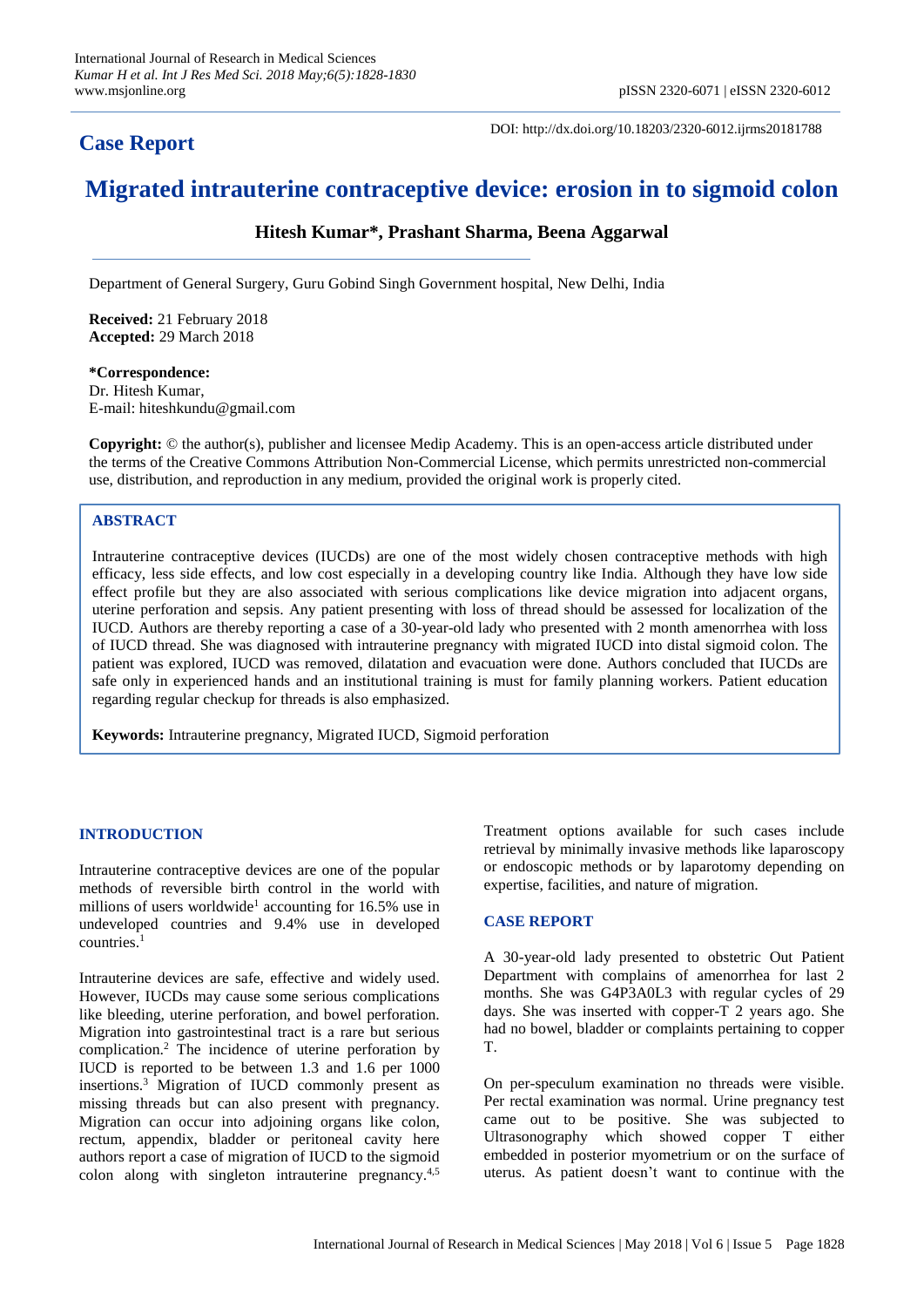pregnancy, she was planned for X-ray abdomen and pelvis. On X-rays the position of copper T was high enough to be sure that it is inside peritoneal cavity. The patient was planned for exploratory laparotomy and Dilatation and evacuation in the same sitting after obtaining written and informed consent.

Intraoperatively there were dense adhesions between posterior surface of the uterus and distal part of sigmoid colon. On dissection threads were found inside the peritoneal cavity (Figure 1) with the main body of IUCD embedded in the sigmoid colon probably in its musculature. The copper T was removed from the colon by making an enterostomy. As there was no contamination, primary closure of the sigmoid was done. Dilatation and evacuation was done and adjoining uterine perforation (Figure 2) was also repaired. Drain was placed in pelvic cavity. Patient was orally allowed on 3rd post-op day, drain removed on 4<sup>th</sup> day and she was discharged on 7th day in satisfactory condition.



**Figure 1: Threads of IUCD found inside the peritoneal cavity with the main body of IUCD still embedded in the sigmoid colon.**



**Figure 2: Uterine perforation at the dissection site.**

#### **DISCUSSION**

IUCDs are widely used and one of the safest method of contraception since 1965.<sup>4</sup> The incidence of uterine perforation by IUCD is reported to be between 1.3 and 1.6 per  $1000$  insertions.<sup>3</sup> There are various factors responsible for uterine perforation by IUCD, out of which the important ones are: consistency and flexion of uterus, type of IUCD and rigidity of the material, timing of insertion, the experience of inserting healthcare personnel and amount of force applied while insertion.<sup>4</sup> Studies shows if the IUCD does not penetrate the uterine endometrium while insertion, the chances of complete perforation are drastically reduced.<sup>4</sup>

The cause of migration is considered to be faulty procedure or a chronic inflammatory reaction to the foreign body leading to gradual erosion and perforation through the uterine wall. A delayed onset of symptoms usually indicates secondary migration of the IUCD.<sup>4</sup>

Misplaced IUCDs have been reported from gastrointestinal tract, urinary bladder as vesical calculi, may lead to perforation of appendix, omentum.5-8

A per speculum examination followed by a plain radiograph is usually the first investigation done, but in this case as the patient presented with pregnancy, Ultrasonography was done first and x-ray was done after her decision for abortion was made. The treatment of the misplaced IUCD is surgical retrieval, either by laparotomy or laparoscopically. Surgical retrieval of migrated IUCD is indicated even when no symptoms appears to avoid future complications like perforation and fistula formation.<sup>9,10</sup>

Although it is advisable to remove a migrated IUD by minimally invasive techniques.<sup>11</sup> Endoscopic techniques like colonoscopy, hysteroscopy, and cystoscopy can be used for removal of misplaced IUCD depending on its location. There are many case reports of removal of IUCD colonoscopically and laparoscopically but a review of surgical techniques to remove IUCD revealed that 93% of the reported cases were firstly attempted laparoscopically, later converted to open surgery in  $57.1\%$  cases.<sup>11</sup> In this case dense adhesions were anticipated with obliterated pouch of douglas hence exploratory laparotomy was planned.

#### **CONCLUSION**

In developing country like India, family planning is the need of the hour. IUCD is one of the safest and cost effective methods of contraception so family planning workers should be properly trained and educated regarding its complications. Beneficiaries should also be educated for regular examination of threads and to report the missing threads to the family planning workers as early as possible to avoid complications.